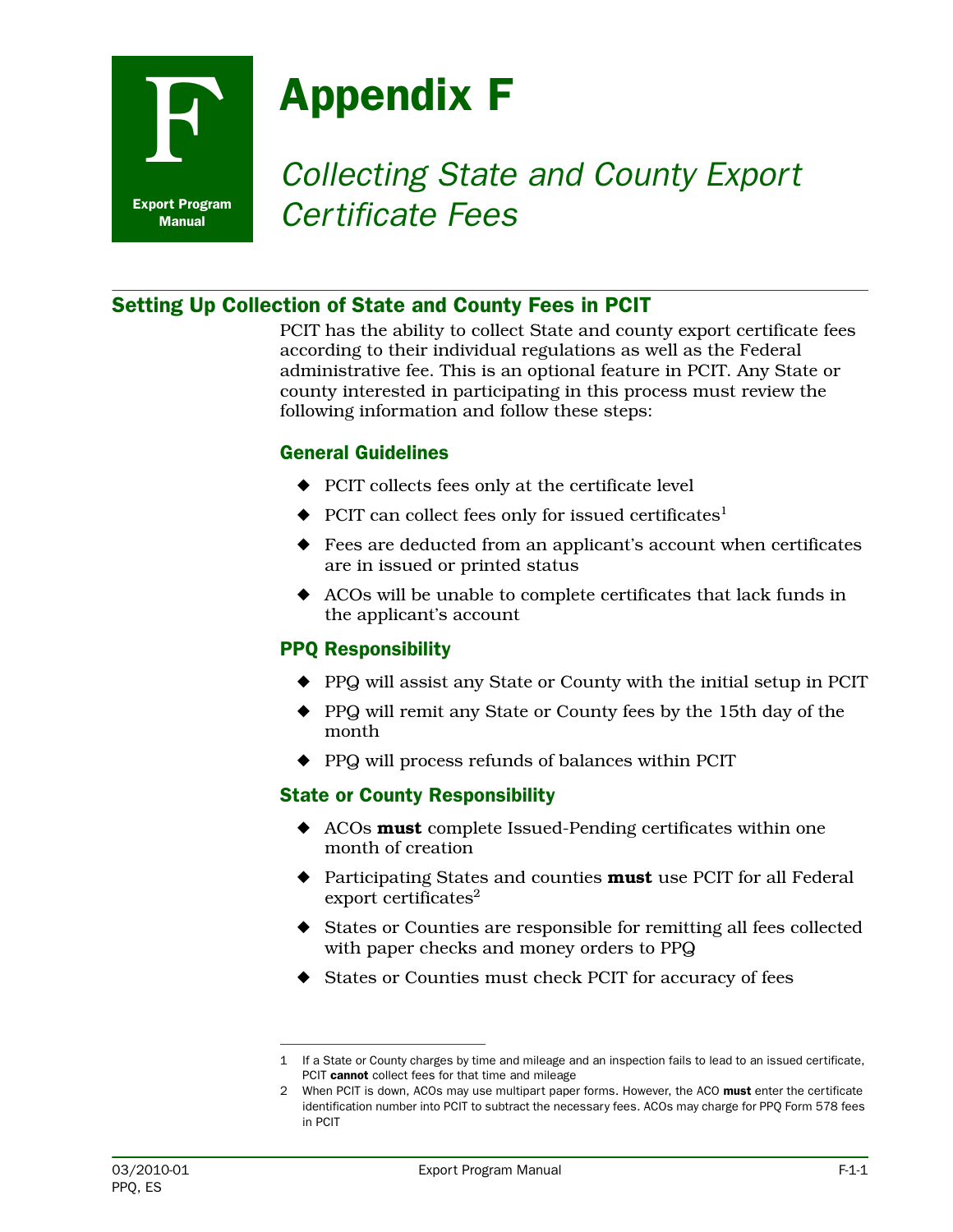- ◆ States or counties can update charges per certificate in PCIT up to the seventh day of the month following issuance of a certificate
- ◆ Once fees are remitted, refunds for certificates become the responsibility of the State or county
- ◆ State or county effective rates must start on the first of the month and **cannot** be back-dated

#### Step 1: Initial Setup of State or County Fee Remittance

Use the worksheet shown below in **[Figure F-1-1](#page-2-0)** on **page-F-1-3**.

#### Step 2: Initial Setup of Fee Schedule in PCIT

Once Step 1 is completed, the State or county contact will be granted the appropriate financial role in PCIT and contacted by PPQ.